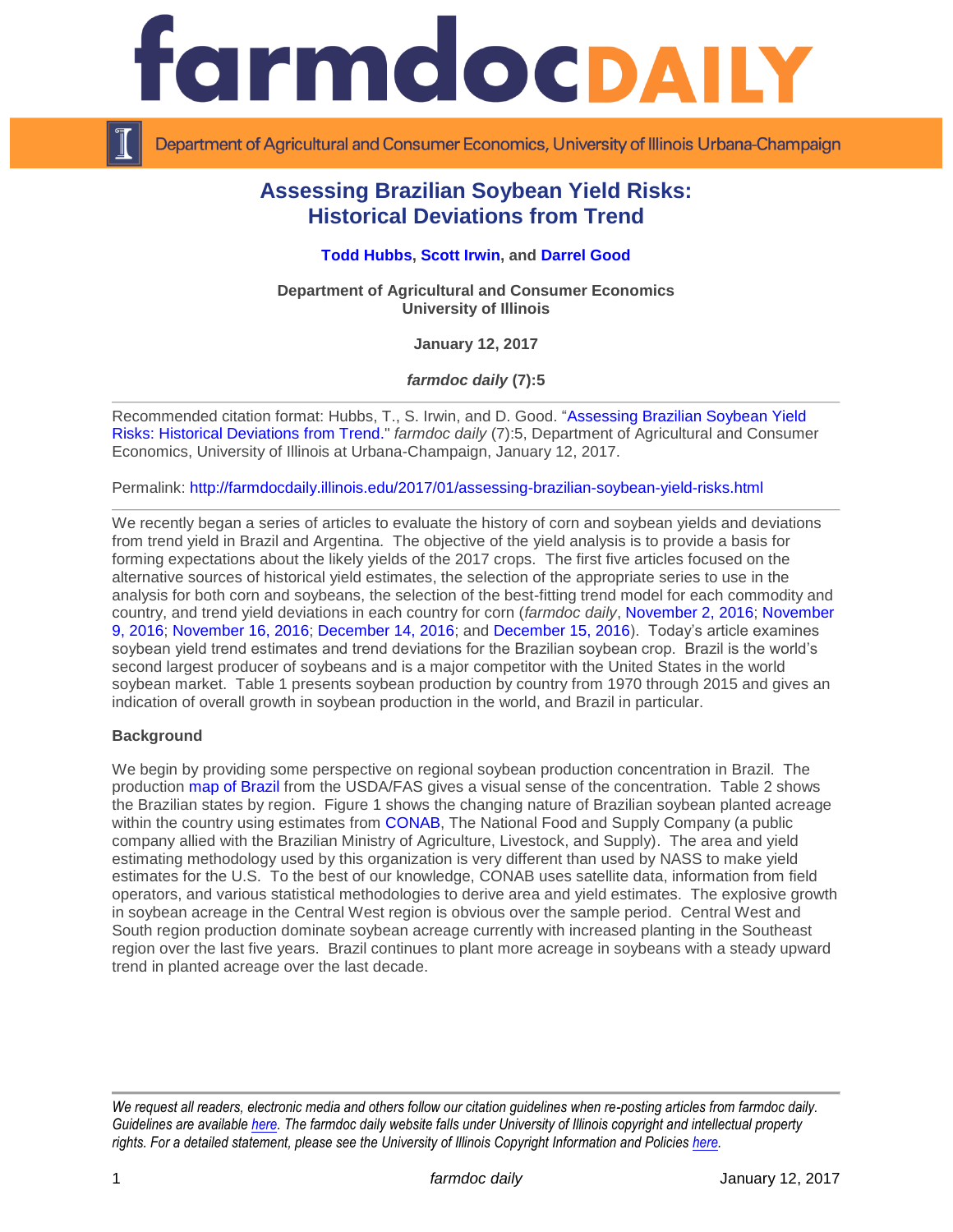|      | Table 1. Soybean Production by Country, 1971-2016              |       |       |                 |     |       |              |                    |
|------|----------------------------------------------------------------|-------|-------|-----------------|-----|-------|--------------|--------------------|
|      | Year United States Brazil Argentina Paraguay China Other World |       |       |                 |     |       |              | <b>All Foreign</b> |
|      |                                                                |       |       | million bushels |     |       |              |                    |
| 1971 | 1,127                                                          | 76    | 2     | 3               | 254 | 165   | 1,627        | 500                |
| 1972 | 1,176                                                          | 135   | 3     | 4               | 290 | 126   | 1,734        | 558                |
| 1973 | 1,283                                                          | 184   | 10    | 4               | 320 | 66    | 1,867        | 584                |
| 1974 | 1,547                                                          | 289   | 18    | 7               | 367 | 64    | 2,292        | 745                |
| 1975 | 1,215                                                          | 363   | 18    | 8               | 349 | 54    | 2,007        | 792                |
| 1976 | 1,547                                                          | 413   | 26    | 10              | 367 | 46    | 2,409        | 862                |
| 1977 | 1,288                                                          | 460   | 51    | 14              | 242 | 128   | 2,183        | 895                |
| 1978 | 1,762                                                          | 350   | 99    | 12              | 266 | 154   | 2,643        | 881                |
| 1979 | 1,870                                                          | 557   | 136   | 20              | 278 | 167   | 2,847        | 977                |
| 1980 | 2,261                                                          | 376   | 132   | 21              | 274 | 191   | 3,255        | 994                |
| 1981 | 1,798                                                          | 558   | 129   | 22              | 292 | 176   | 2,975        | 1,177              |
| 1982 | 1,989                                                          | 471   | 152   | 22              | 342 | 186   | 3,162        | 1,173              |
| 1983 | 2,190                                                          | 542   | 154   | 19              | 332 | 200   | 3,437        | 1,247              |
| 1984 | 1,636                                                          | 571   | 257   | 20              | 359 | 213   | 3,056        | 1,420              |
| 1985 | 1,861                                                          | 672   | 248   | 35              | 356 | 248   | 3,421        | 1,561              |
| 1986 | 2,099                                                          | 518   | 268   | 22              | 386 | 272   | 3,565        | 1,466              |
| 1987 | 1,943                                                          | 636   | 257   | 35              | 427 | 303   | 3,601        | 1,658              |
| 1988 | 1,938                                                          | 662   | 356   | 40              | 457 | 359   | 3,812        | 1,874              |
| 1989 | 1,549                                                          | 852   | 235   | 60              | 428 | 387   | 3,506        | 1,957              |
| 1990 | 1,924                                                          | 747   | 395   | 58              | 376 | 445   | 3,945        | 2,020              |
| 1991 | 1,926                                                          | 579   | 423   | 48              | 404 | 446   | 3,826        | 1,900              |
| 1992 | 1,987                                                          | 709   | 410   | 48              | 357 | 435   | 3,946        | 1,959              |
| 1993 | 2,188                                                          | 827   | 417   | 64              | 378 | 434   | 4,308        | 2,120              |
| 1994 | 1,871                                                          | 908   | 456   | 66              | 563 | 454   | 4,318        | 2,447              |
| 1995 | 2,517                                                          | 952   | 459   | 81              | 588 | 460   | 5,057        | 2,540              |
| 1996 | 2,177                                                          | 887   | 457   | 88              | 496 | 487   | 4,591        | 2,415              |
| 1997 | 2,380                                                          | 1,003 | 412   | 102             | 486 | 474   | 4,857        | 2,477              |
| 1998 | 2,689                                                          | 1,194 | 717   | 110             | 551 | 545   | 5,806        | 3,117              |
| 1999 | 2,741                                                          | 1,150 | 735   | 112             | 557 | 577   | 5,872        | 3,131              |
| 2000 | 2,654                                                          | 1,257 | 779   | 107             | 525 | 527   | 5,875        | 3,221              |
| 2001 | 2,758                                                          | 1,433 | 1,021 | 129             | 566 | 525   | 6,432        | 3,674              |
| 2002 | 2,891                                                          | 1,598 | 1,102 | 130             | 566 | 506   | 6,793        | 3,902              |
| 2003 | 2,756                                                          | 1,911 | 1,304 | 165             | 607 | 500   |              | 4,487              |
| 2004 | 2,454                                                          | 1,874 | 1,212 | 144             | 565 | 613   | 7,243        | 4,408              |
|      |                                                                | 1,947 |       |                 |     |       | 6,862        |                    |
| 2005 | 3,124                                                          |       | 1,433 | 149             | 639 | 635   | 7,927        | 4,803              |
| 2006 | 3,068                                                          | 2,094 | 1,488 | 134             | 601 | 723   | 8,108        | 5,040              |
| 2007 | 3,197                                                          | 2,168 | 1,793 | 228             | 587 | 755   | 8,728        | 5,531              |
| 2008 | 2,677                                                          | 2,241 | 1,698 | 254             | 514 | 744   | 8,128        | 5,451              |
| 2009 | 2,967                                                          | 2,124 | 1,176 | 147             | 571 | 803   | 7,788        | 4,822              |
| 2010 | 3,359                                                          | 2,535 | 2,003 | 271             | 550 | 875   | 9,593        | 6,234              |
| 2011 | 3,329                                                          | 2,767 | 1,800 | 262             | 555 | 984   | 9,697        | 6,368              |
| 2012 | 3,094                                                          | 2,443 | 1,473 | 148             | 532 |       | 1,113 8,803  | 5,709              |
| 2013 | 3,042                                                          | 3,013 | 1,811 | 301             | 480 | 1,229 | 9,876        | 6,834              |
| 2014 | 3,358                                                          | 3,186 | 1,962 | 301             | 439 |       | 1,138 10,384 | 7,026              |
| 2015 | 3,927                                                          | 3,571 | 2,256 | 299             | 446 |       | 1,251 11,750 | 7,823              |
| 2016 | 3,926<br>Source: USDA/FAS                                      | 3,546 | 2,087 | 331             | 433 |       | 1,189 11,512 | 7,586              |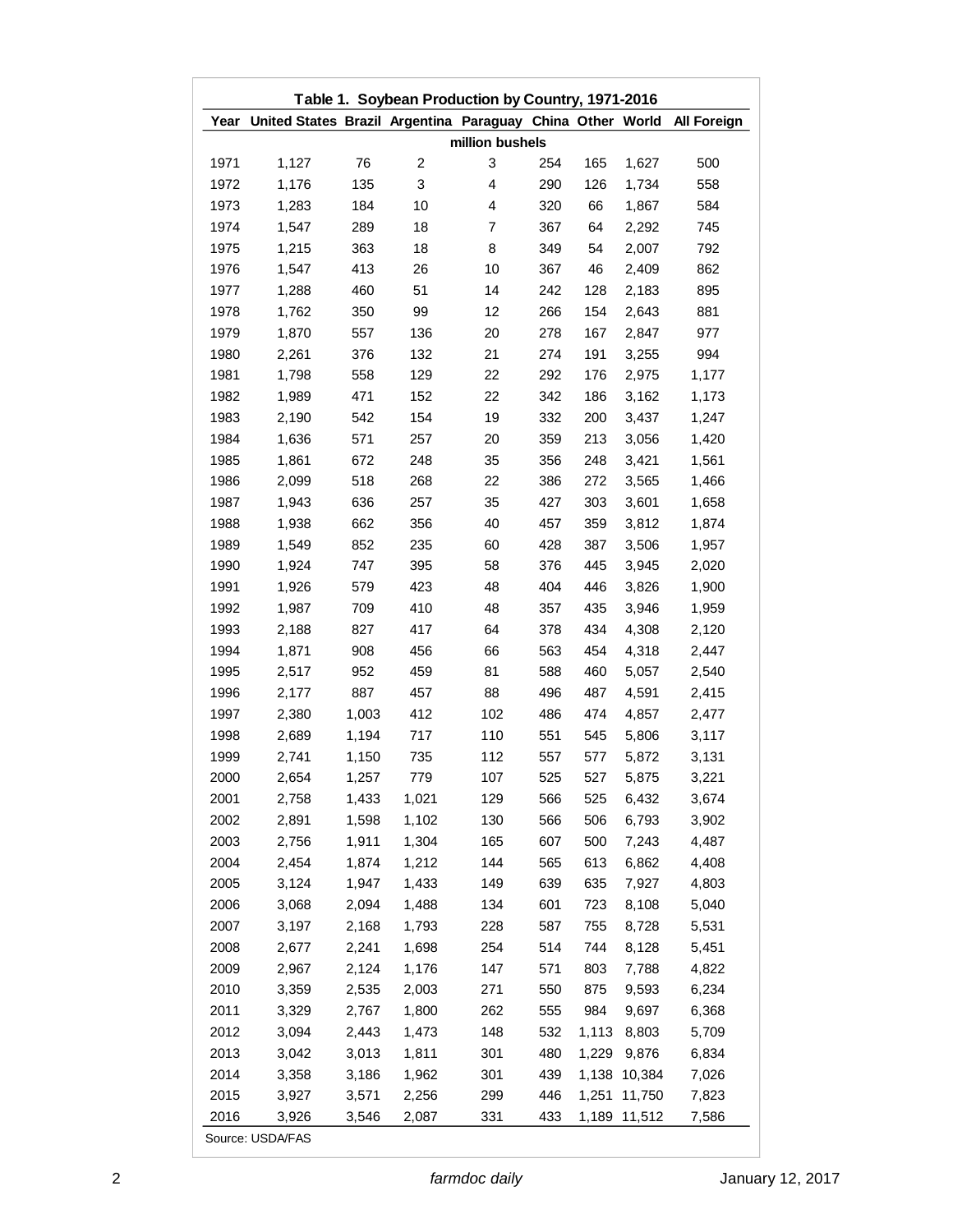| Table 2. Brazilian States by Region |                              |                                     |                       |                                |  |  |  |  |  |  |
|-------------------------------------|------------------------------|-------------------------------------|-----------------------|--------------------------------|--|--|--|--|--|--|
| <b>North</b>                        | <b>Northeast</b>             | <b>Central West</b>                 | <b>Southeast</b>      | <b>South</b>                   |  |  |  |  |  |  |
| Acre                                | Alagoas                      | Goias                               | <b>Espirito Santo</b> | Parana                         |  |  |  |  |  |  |
| Amapa                               | Bahia                        | Mato Grosso                         |                       | Minas Gerais Rio Grande do Sul |  |  |  |  |  |  |
| Amazonas                            | Ceara                        | Mato Grosso do Sul. Rio de Janeiro. |                       | Santa Catarina                 |  |  |  |  |  |  |
| Para                                | Maranhao                     | <b>Federal District</b>             | Sao Paulo             |                                |  |  |  |  |  |  |
| Rondonia                            | Paraiba                      |                                     |                       |                                |  |  |  |  |  |  |
| Roraima                             | Pernambuco                   |                                     |                       |                                |  |  |  |  |  |  |
|                                     | Tocantins Rio Grand do Norte |                                     |                       |                                |  |  |  |  |  |  |
|                                     | Sergipe                      |                                     |                       |                                |  |  |  |  |  |  |



Figure 2 presents the annual soybean yields in Brazil for the period 1978 through 2016. As previously discussed in the *farmdoc daily* article of [November 16, 2016,](http://farmdocdaily.illinois.edu/2016/11/assessing-south-american-soybean-yield-risks.html) we chose a linear trend to fit the soybean yield data for Brazil. Note that these yield estimates are provided by the USDA's Foreign Agricultural Service (FAS) and are based on past trends, expert opinion, industry intelligence, and CONAB estimates. Yields have obviously trended higher over time. The linear trend indicates annual average yield increases 0.66 bushels for Brazil. A linear trend explains about 89 percent of the annual variation in actual yields in Brazil. The historical soybean yields in Brazil show quite a bit of variation around the trend with a noticeable exception from 1992-1997, when yields were consistently near trend values.

The period of yields consistently near trend value in the mid-1990's represents a very different pattern than experiences over other time periods. Estimated yields were very near trend value in both the traditional production regions and in the rapidly expanding Central West region, with offsetting yield deviation in these regions. While the pattern is unusual, there is no obvious explanation beyond the likelihood of a period of favorable weather. However, these yield estimates may also reveal some estimating methodology deficiencies in the non-probabilistic yield estimates for Brazil.

Since soybean production increased rapidly in the Central West region during the sample period, we examine trend yields separately for the Central West region and all other regions. Regional soybean yields for Brazil without the Central West region are calculated using a weighted average of planted acres and production for each region using CONAB estimates. The Central West region soybean yield data is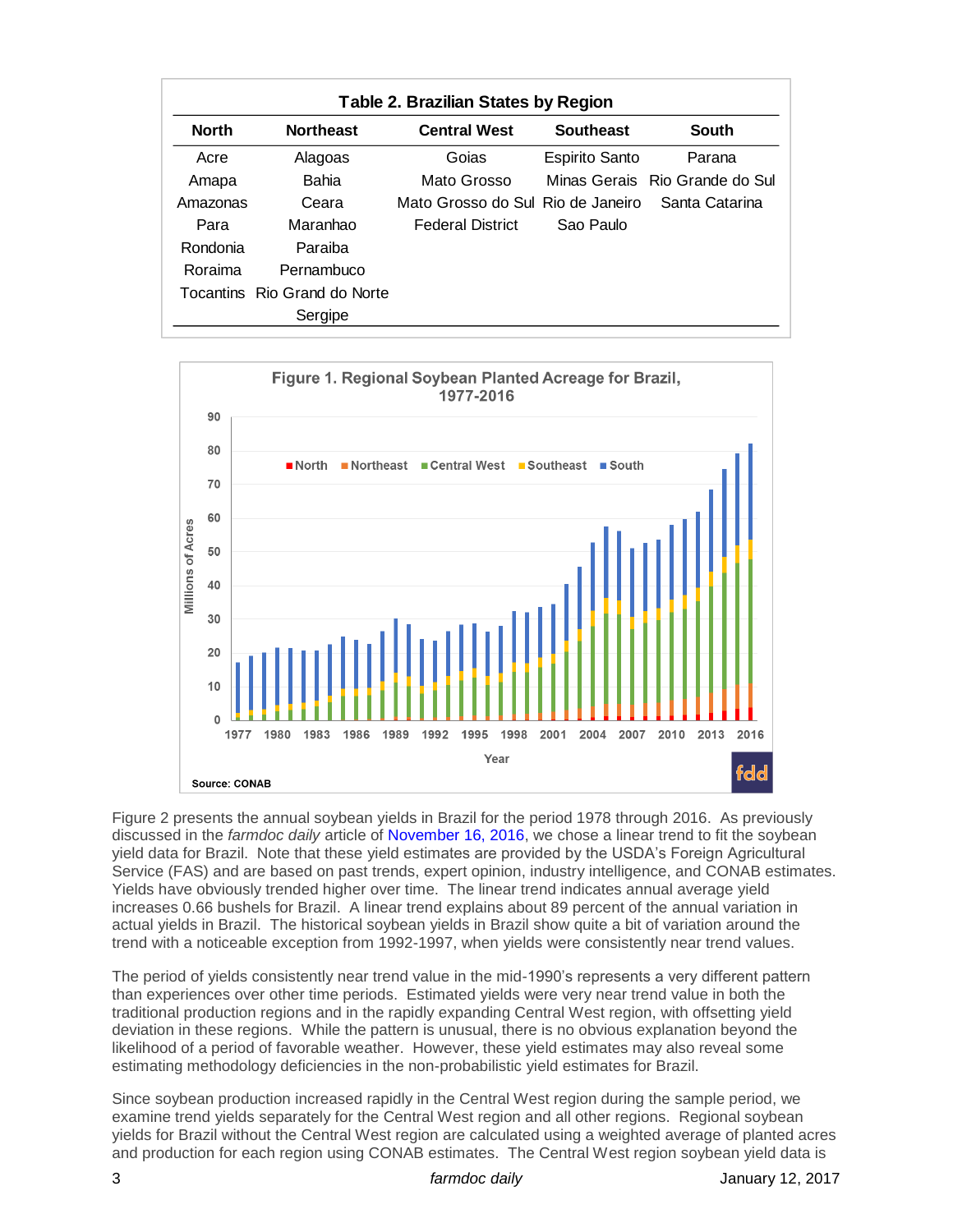truncated to 1983 due to low acreage levels prior to that year. A linear trend is the basis for subsequent trend deviation analysis for both sets of data.



In Figure 3, the linear trend for all Brazilian regions without the Central West region indicates that the annual average yield increased 0.60 bushels per acre. The linear trend explains approximately 79% of the yield variation in those regions. Variation around the trend is pronounced with the exception of a period of sustained above trend yields between 1992 and 1999. The expected soybean yield for these regions based on the linear trend for 2017 is 43.50 bushels per acre.

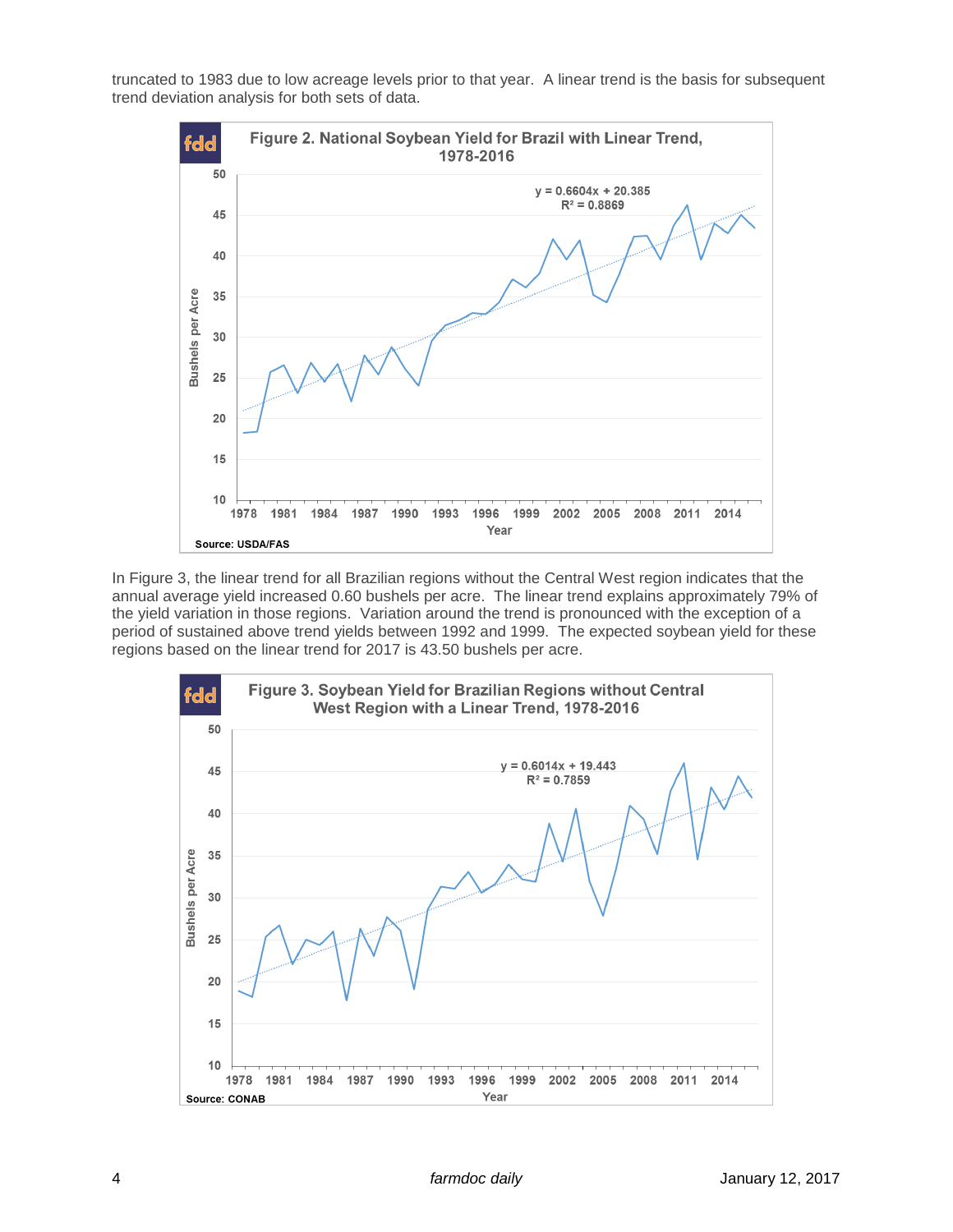Figure 4 displays a different story for Central West region soybean yields. We present a linear and quadratic trend for soybean yields in the region. The quadratic trend provides a better fit over the sample period and highlights the decreasing rate of trend yield growth in the Central West region over the last five years. It is tempting to say a new period of flattening yields has occurred in the region due to a variety of factors that include double cropping management practices and large acreage expansion into new territory. If the yield trend in the region is slowing down and the quadratic fit is the proper relationship, the expected yield for the region in 2017 is 45.57 bushels per acre. We choose to analyze trends and deviation with the linear yield trend due to the unusual pattern of yields in the region. Yields in the Central West region stay on or below its trend until 1997. After 1997, a sustained period above trend yields is maintained until 2003. A pattern of both above trend and below trend yields was maintained over the rest of the sample. It is striking, however, that actual annual soybean yields in the region have been below trend and decreasing since 2012. The expected soybean yield for the Central West region based a linear trend is 48.39 bushels per acre.



# **Historical Deviations**

Historical deviations for Brazilian soybean yields for the period 1978 - 2016 are shown in Figure 5. Over the 39-year period, the average Brazilian soybean yield was above trend in 20 years and below trend in 19 years. The largest deviation below trend was 5.54 bushels per acre in 1991. The largest positive deviation from trend was 5.84 bushels per acre in 2001. The average positive deviation was 2.13 bushels while the average negative deviation was -2.25 bushels. The deviation from trend is quite symmetric in count and magnitude. This differs substantially from similar analysis on U.S. soybean trend deviations. Brazilian soybean yields have been below trend and slightly variable since 2012 with significant yield loss in 2014 and 2016. Based on the historical trend deviations, the unconditional probability of a negative deviation is 50 percent. If a negative deviation occurs, the unconditional probability of a negative deviation of greater than two bushels is 53 percent and there is a 16 percent probability of a greater than four-bushel deviation. If a positive deviation occurs, the unconditional probability of a positive deviation of greater than two bushels is 50 percent and there is a 10 percent probability of a greater than four-bushel deviation.

Historical deviations for Brazilian soybean yields in regions other than the Central West Region for the period 1978 - 2016 are shown in Figure 6. Over the 39-year period, the average soybean yield was above trend in 21 years and below trend in 18 years. The largest deviation below trend was 8.76 bushels per acre in 1991. The largest positive deviation from trend was 6.17 bushels per acre in 2011. The average positive deviation was 2.52 bushels while the average negative deviation was -2.94 bushels. The deviation from trend does not have the same symmetry in count and magnitude shown in the national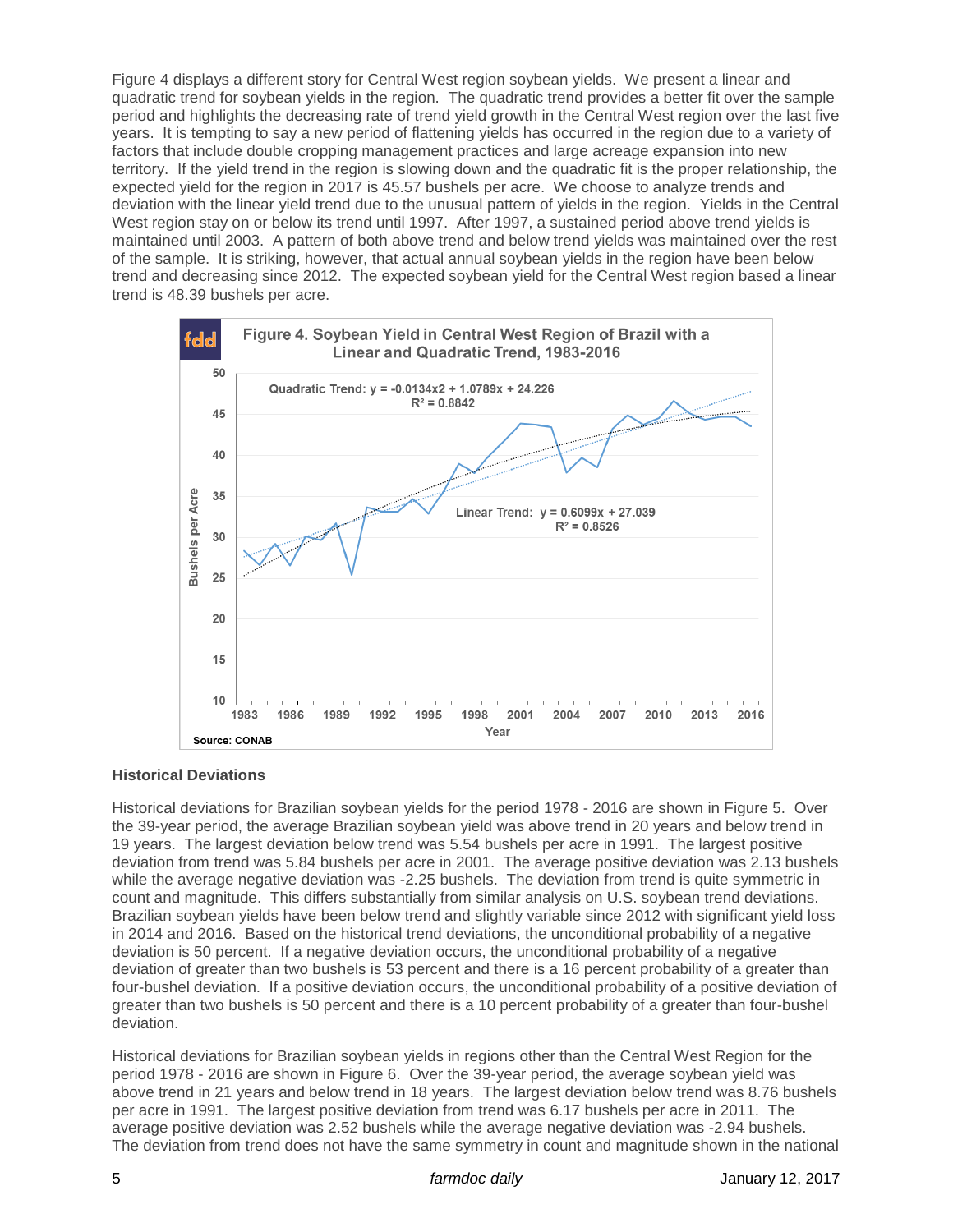yield deviations. Negative trend deviations tend to be larger in magnitude than positive deviations. Based on the historical trend deviations, the unconditional probability of a negative deviation is 46 percent. If a negative deviation occurs, the unconditional probability of a negative deviation of greater than two bushels is 50 percent and there is a 22 percent probability of a greater than four-bushel deviation. The unconditional probability of a positive yield deviation is 54 percent. If a positive deviation occurs, the unconditional probability of a positive deviation of greater than two bushels is 52 percent and there is a 24 percent probability of a greater than four-bushel deviation. The probability of yield being more than two bushels below (above) trend is 23 (28) percent. The probability of yield being more than four bushels below (above) trend is 10 (13) percent.



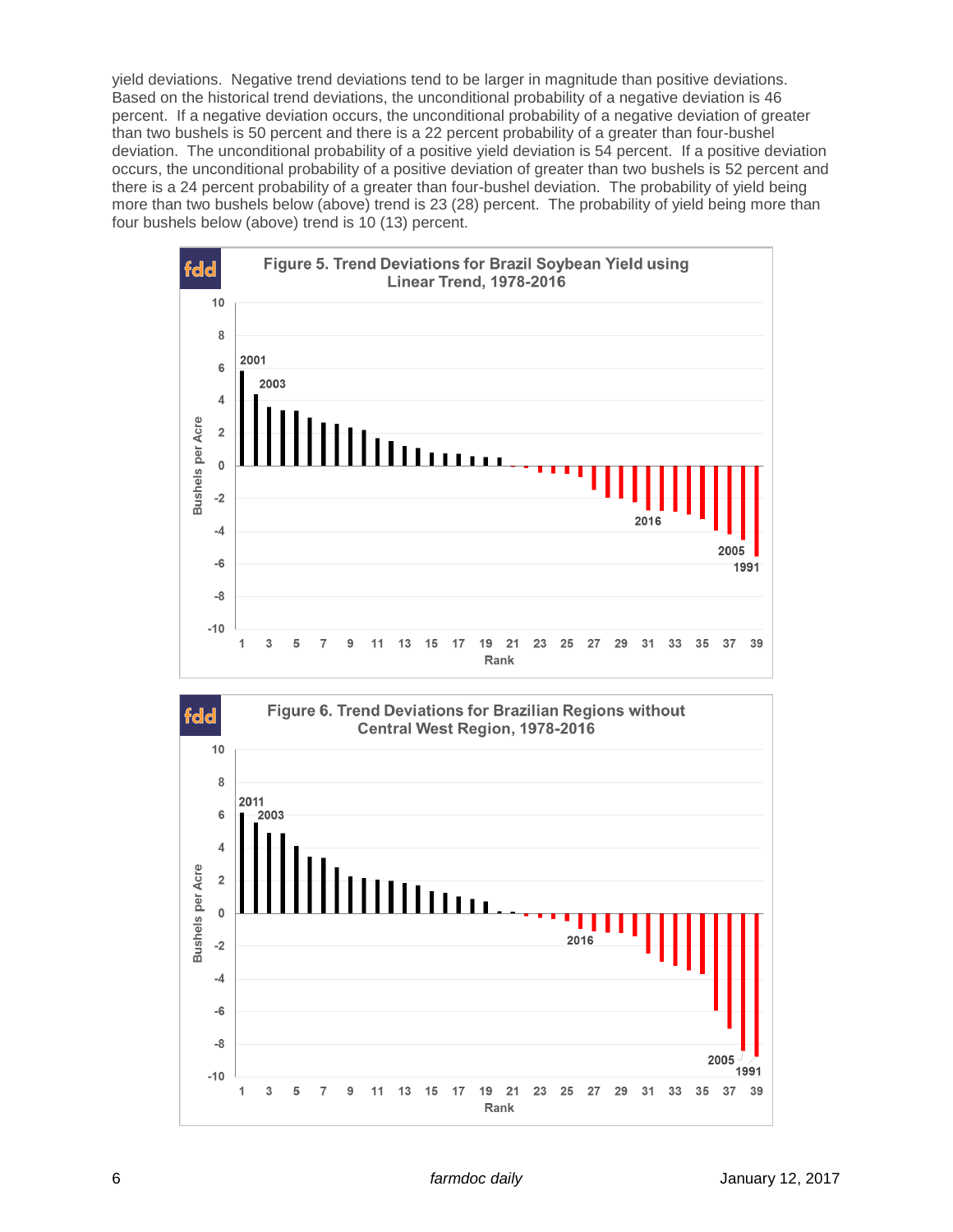Historical deviations for soybean yields in the Central West Region (based on a linear trend) for the period 1983 - 2016 are shown in Figure 7. Over the 34-year period, the average soybean yield was above trend in 19 years and below for 15 years. The largest deviation below trend was 6.54 bushels per acre in 1990. The largest positive deviation from trend was 5.27 bushels per acre in 2001. The average positive deviation was 1.70 bushels while the average negative deviation was -2.15 bushels. Negative trend deviations tend to be larger in magnitude than positive deviations. Based on the historical trend deviations, the unconditional probability of a negative deviation is 44 percent. If a negative deviation occurs, the unconditional probability of a negative deviation of greater than two bushels is 47 percent and there is a 13 percent probability of a greater than four-bushel deviation. The unconditional probability of a positive yield deviation is 56 percent. If a positive deviation occurs, the unconditional probability of a positive deviation of greater than two bushels is 42 percent and there is a 11 percent probability of a greater than four-bushel deviation. The probability of yield being more than two bushels below (above) trend is 21 (26) percent. The probability of yield being more than four bushels below (above) trend is 6 (6) percent.



# **Implications**

An examination of the national average soybean yields in Brazil for the period 1978 through 2016 reveals an upward yield trend with substantial annual variation. The estimated linear soybean yield trend points to a 2017 average soybean yield of 46.8 bushels per acre, 3.38 bushels above the 2016 average and 0.56 bushels above the record yield of 2011. Based on the projections of harvested acreage in the USDA's January 12 *[World Agricultural Production](http://apps.fas.usda.gov/psdonline/circulars/production.pdf)* report, yields at trend value for Brazil points to a 2017 crop of 3.909 billion bushels, 363 million bushels (10.2 percent) larger than the 2016 crop. Using estimates of the historical yield trend deviations, we estimate there is an unconditional probability of 51 percent of yields above or below trend by two bushels per acre. The largest deviation below trend was 8.76 bushels per acre and the largest positive deviation from trend was 6.17 bushels. A trend yield deviation of two bushels per acre would add or subtract 167 million bushels to our projection of Brazil's 2017 production.

The USDA projects the 2017 Brazilian yield at 45.65 bushels per acre (1.15 bushels below the trend value) and production at 3.821 billion bushels, 276 million bushels larger than the 2016 crop. The USDA estimated production level for Brazilian soybeans is slightly less than our national average projections but very close to the expected production level generated from our regional trend analysis. It appears that 2017 may be a return to soybean trend yield in Brazil. The large growth in soybean acreage in the Central West region and the recent flattening of yields in the region creates uncertainty about the yield risks in Brazil. While the national trend deviations calculated from FAS data are symmetric, the downside